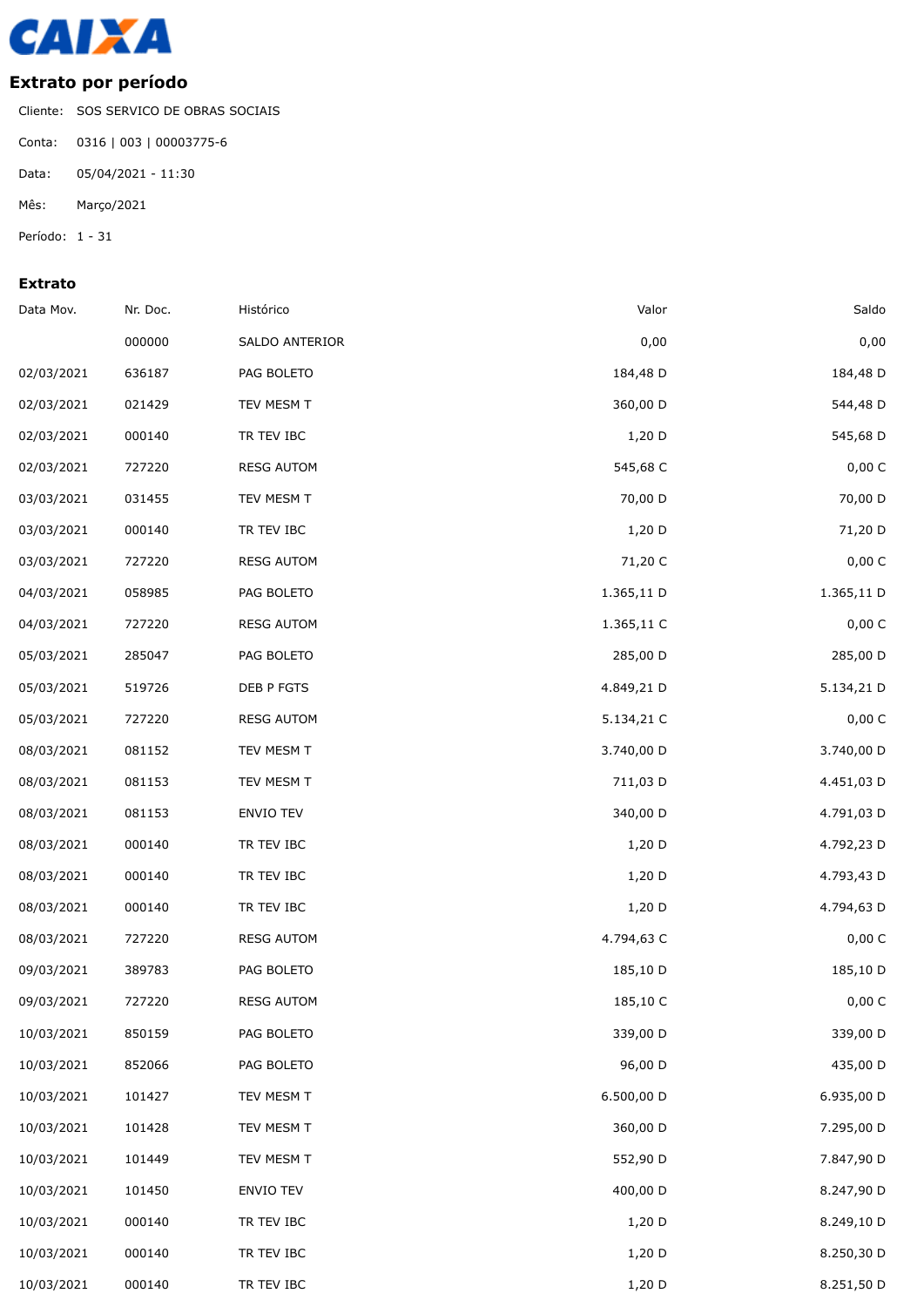| 10/03/2021 | 000140 | TR TEV IBC        | $1,20$ D    | 8.252,70 D  |
|------------|--------|-------------------|-------------|-------------|
| 10/03/2021 | 727220 | <b>RESG AUTOM</b> | 8.252,70 C  | 0,00 C      |
| 11/03/2021 | 160076 | PAG BOLETO        | 1.477,63 D  | 1.477,63 D  |
| 11/03/2021 | 161150 | PAG BOLETO        | 700,00 D    | 2.177,63 D  |
| 11/03/2021 | 727220 | <b>RESG AUTOM</b> | 2.177,63 C  | 0,00 C      |
| 12/03/2021 | 580134 | DEB P FGTS        | 263,43 D    | 263,43 D    |
| 12/03/2021 | 121338 | TEV MESM T        | 1.267,39 D  | 1.530,82 D  |
| 12/03/2021 | 121433 | TEV MESM T        | 14.279,39 D | 15.810,21 D |
| 12/03/2021 | 000140 | TR TEV IBC        | $1,20$ D    | 15.811,41 D |
| 12/03/2021 | 000140 | TR TEV IBC        | $1,20$ D    | 15.812,61 D |
| 12/03/2021 | 727220 | <b>RESG AUTOM</b> | 15.812,61 C | 0,00 C      |
| 22/03/2021 | 220941 | CRED TEV          | 90.254,10 C | 90.254,10 C |
| 22/03/2021 | 474249 | PAG BOLETO        | 930,40 D    | 89.323,70 C |
| 22/03/2021 | 475748 | PAG BOLETO        | 644,85 D    | 88.678,85 C |
| 22/03/2021 | 010441 | TEV MESM T        | 640,00 D    | 88.038,85 C |
| 22/03/2021 | 010443 | TEV MESM T        | 276,92 D    | 87.761,93 C |
| 22/03/2021 | 010445 | TEV MESM T        | 187,00 D    | 87.574,93 C |
| 22/03/2021 | 010447 | TEV MESM T        | 1.365,38 D  | 86.209,55 C |
| 22/03/2021 | 010448 | TEV MESM T        | 230,13 D    | 85.979,42 C |
| 22/03/2021 | 010449 | TEV MESM T        | 790,27 D    | 85.189,15 C |
| 22/03/2021 | 010451 | TEV MESM T        | 282,95 D    | 84.906,20 C |
| 22/03/2021 | 010454 | TEV MESM T        | 1.750,00 D  | 83.156,20 C |
| 22/03/2021 | 010460 | TEV MESM T        | 1.683,20 D  | 81.473,00 C |
| 22/03/2021 | 010461 | TEV MESM T        | 300,00 D    | 81.173,00 C |
| 22/03/2021 | 010462 | TEV MESM T        | 1.428,04 D  | 79.744,96 C |
| 22/03/2021 | 010463 | TEV MESM T        | 244,32 D    | 79.500,64 C |
| 22/03/2021 | 010464 | TEV MESM T        | 185,02 D    | 79.315,62 C |
| 22/03/2021 | 221205 | TEV MESM T        | 300,00 D    | 79.015,62 C |
| 22/03/2021 | 000140 | TR TEV IBC        | 1,20 D      | 79.014,42 C |
| 22/03/2021 | 000140 | TR TEV IBC        | $1,20$ D    | 79.013,22 C |
| 22/03/2021 | 000140 | TR TEV IBC        | $1,20$ D    | 79.012,02 C |
| 22/03/2021 | 000140 | TR TEV IBC        | $1,20$ D    | 79.010,82 C |
| 22/03/2021 | 000140 | TR TEV IBC        | $1,20$ D    | 79.009,62 C |
| 22/03/2021 | 000140 | TR TEV IBC        | $1,20$ D    | 79.008,42 C |
| 22/03/2021 | 000140 | TR TEV IBC        | $1,20$ D    | 79.007,22 C |
| 22/03/2021 | 000140 | TR TEV IBC        | $1,20$ D    | 79.006,02 C |
| 22/03/2021 | 000140 | TR TEV IBC        | 1,20 D      | 79.004,82 C |
| 22/03/2021 | 000140 | TR TEV IBC        | $1,20$ D    | 79.003,62 C |
| 22/03/2021 | 000140 | TR TEV IBC        | $1,20$ D    | 79.002,42 C |
| 22/03/2021 | 000140 | TR TEV IBC        | $1,20$ D    | 79.001,22 C |
| 22/03/2021 | 000140 | TR TEV IBC        | $1,20$ D    | 79.000,02 C |
| 22/03/2021 | 000140 | TR TEV IBC        | 1,20 D      | 78.998,82 C |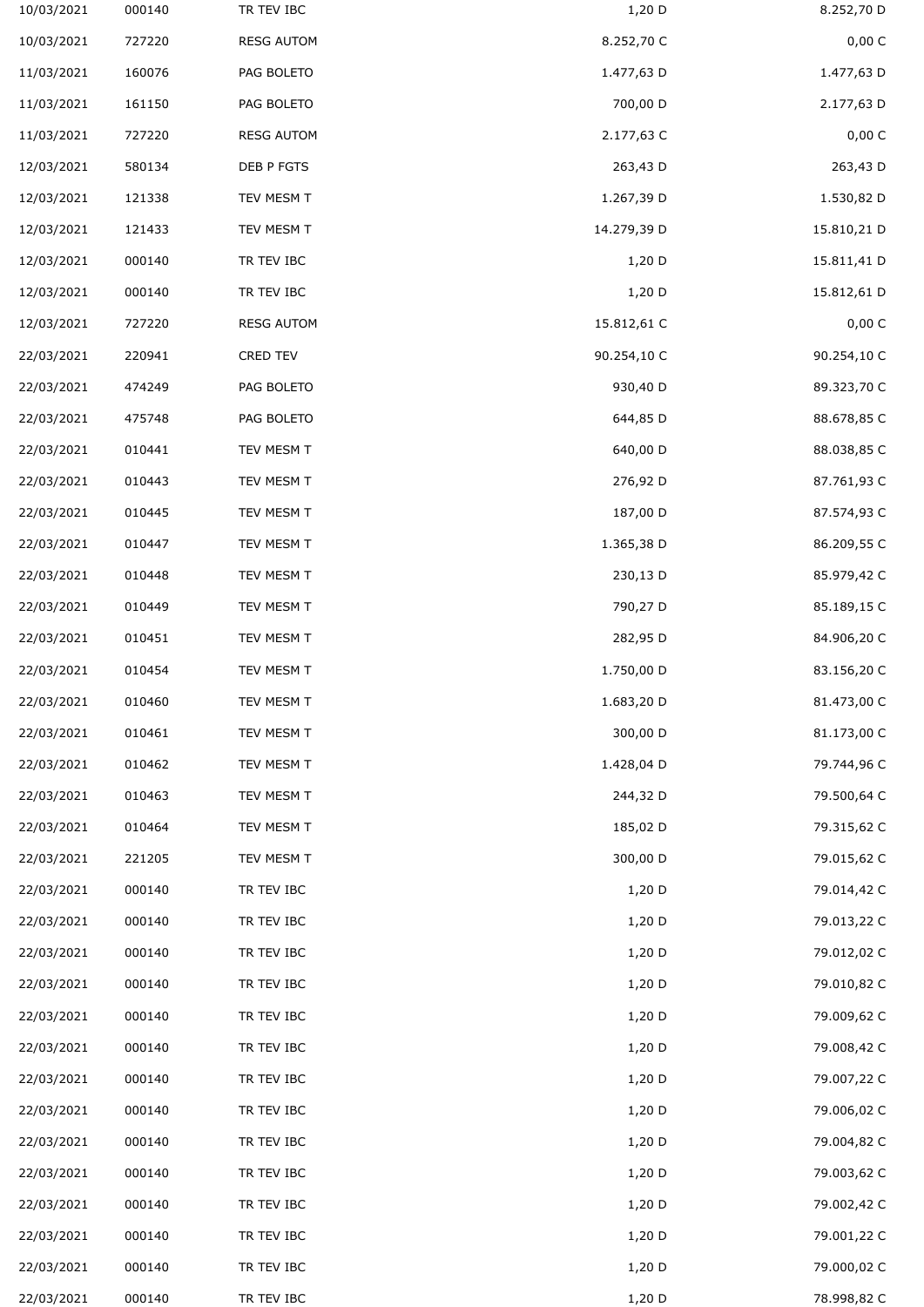| 22/03/2021 | 990001 | APL AUTOM         | 78.998,82 D | 0,00 C      |
|------------|--------|-------------------|-------------|-------------|
| 25/03/2021 | 396541 | PAG BOLETO        | 711,61 D    | 711,61 D    |
| 25/03/2021 | 430323 | PAG BOLETO        | 567,50 D    | 1.279,11 D  |
| 25/03/2021 | 000000 | MANUT CTA         | 49,00 D     | 1.328,11 D  |
| 25/03/2021 | 727220 | <b>RESG AUTOM</b> | 1.328,11 C  | 0,00 C      |
| 26/03/2021 | 334658 | PAG BOLETO        | 252,00 D    | 252,00 D    |
| 26/03/2021 | 336028 | PAG BOLETO        | 136,82 D    | 388,82 D    |
| 26/03/2021 | 727220 | <b>RESG AUTOM</b> | 388,82 C    | 0,00 C      |
| 30/03/2021 | 034521 | PAG BOLETO        | 717,64 D    | 717,64 D    |
| 30/03/2021 | 012249 | TEV MESM T        | 690,58 D    | 1.408,22 D  |
| 30/03/2021 | 012250 | TEV MESM T        | 1.619,97 D  | 3.028,19 D  |
| 30/03/2021 | 012255 | TEV MESM T        | 2.247,46 D  | 5.275,65 D  |
| 30/03/2021 | 012256 | TEV MESM T        | 902,32 D    | 6.177,97 D  |
| 30/03/2021 | 012257 | TEV MESM T        | 2.528,86 D  | 8.706,83 D  |
| 30/03/2021 | 012258 | TEV MESM T        | 1.804,39 D  | 10.511,22 D |
| 30/03/2021 | 012260 | TEV MESM T        | 4.077,00 D  | 14.588,22 D |
| 30/03/2021 | 012264 | TEV MESM T        | 1.381,11 D  | 15.969,33 D |
| 30/03/2021 | 012265 | TEV MESM T        | 1.269,49 D  | 17.238,82 D |
| 30/03/2021 | 012269 | TEV MESM T        | 2.567,95 D  | 19.806,77 D |
| 30/03/2021 | 012270 | TEV MESM T        | 1.828,39 D  | 21.635,16 D |
| 30/03/2021 | 012271 | TEV MESM T        | 1.830,55 D  | 23.465,71 D |
| 30/03/2021 | 012272 | TEV MESM T        | 890,22 D    | 24.355,93 D |
| 30/03/2021 | 012273 | TEV MESM T        | 1.643,36 D  | 25.999,29 D |
| 30/03/2021 | 012274 | TEV MESM T        | 1.121,76 D  | 27.121,05 D |
| 30/03/2021 | 012276 | TEV MESM T        | 816,47 D    | 27.937,52 D |
| 30/03/2021 | 012277 | TEV MESM T        | 1.019,91 D  | 28.957,43 D |
| 30/03/2021 | 012278 | TEV MESM T        | 1.189,10 D  | 30.146,53 D |
| 30/03/2021 | 012279 | TEV MESM T        | 1.613,42 D  | 31.759,95 D |
| 30/03/2021 | 012280 | TEV MESM T        | 969,57 D    | 32.729,52 D |
| 30/03/2021 | 012285 | TEV MESM T        | 1.107,00 D  | 33.836,52 D |
| 30/03/2021 | 000140 | TR TEV IBC        | $1,20$ D    | 33.837,72 D |
| 30/03/2021 | 000140 | TR TEV IBC        | 1,20 D      | 33.838,92 D |
| 30/03/2021 | 000140 | TR TEV IBC        | $1,20$ D    | 33.840,12 D |
| 30/03/2021 | 000140 | TR TEV IBC        | $1,20$ D    | 33.841,32 D |
| 30/03/2021 | 000140 | TR TEV IBC        | 1,20 D      | 33.842,52 D |
| 30/03/2021 | 000140 | TR TEV IBC        | $1,20$ D    | 33.843,72 D |
| 30/03/2021 | 000140 | TR TEV IBC        | $1,20$ D    | 33.844,92 D |
| 30/03/2021 | 000140 | TR TEV IBC        | $1,20$ D    | 33.846,12 D |
| 30/03/2021 | 000140 | TR TEV IBC        | $1,20$ D    | 33.847,32 D |
| 30/03/2021 | 000140 | TR TEV IBC        | $1,20$ D    | 33.848,52 D |
| 30/03/2021 | 000140 | TR TEV IBC        | 1,20 D      | 33.849,72 D |